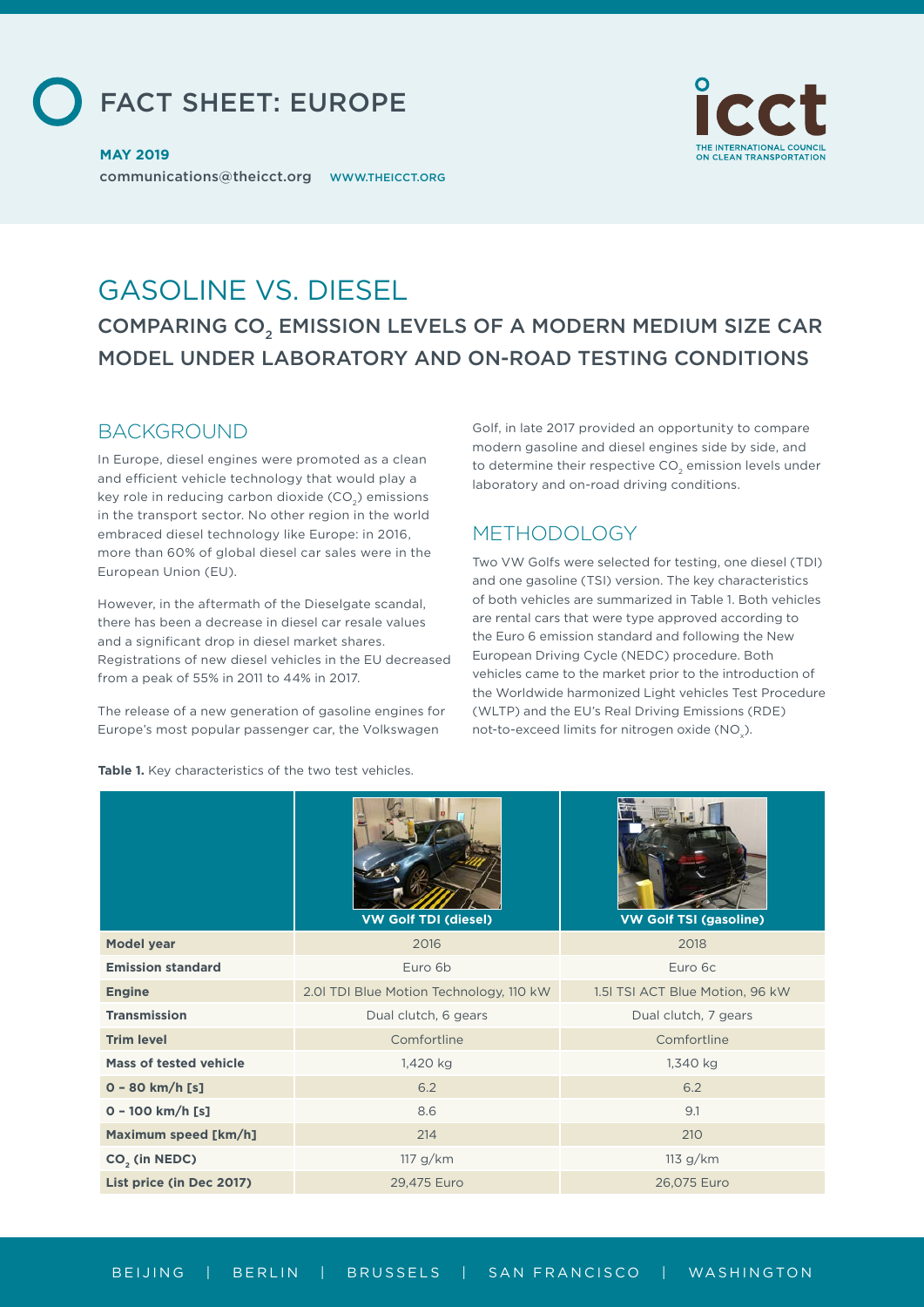The TDI is of model year 2016, while the TSI is of model year 2018. However, key characteristics and, in particular, the type approval CO<sub>2</sub> emission level did not change significantly between model years 2016 and 2018, thereby allowing for a direct comparison between the two vehicles. Two versions of the new 1.5 liter gasoline engine are offered in the Golf TSI, one with 96 kW engine power and the other with 110 kW. Taking into account that both gasoline versions have virtually identical type approval CO<sub>2</sub> emission levels, we selected the 96 kW version as it offers a broader range of CO<sub>2</sub> reduction technologies which were of interest for this vehicle testing project. Both vehicles were tested under controlled laboratory conditions on a chassis dynamometer, as well as on-road using Portable Emissions Measurements System (PEMS) equipment.

## KEY FINDINGS

The key findings of the tests are summarized in Figure 1 and described below.

**Testing confirmed the gasoline TSI emitted lower CO2 levels than the TDI, under laboratory conditions.** The official NEDC type-approval CO<sub>2</sub> values are 117 g/km for the Golf TDI and 113 g/km for the Golf TSI. Following the NEDC test procedure, the values measured were 124 g/km (+6%) for the TDI and 109 g/km (-4%) for the TSI. Testing both vehicles according to the conditions

of the new WLTP resulted in higher CO<sub>2</sub> emission levels, at 139 g/km for the TDI and 126 g/km for the TSI. As a result, the WLTP vs. NEDC ratio determined was 1.19 for the TDI and 1.12 for the TSI. Lower CO<sub>2</sub> emissions were observed for the TSI in cold and warm started test cycles despite the TSI's rapid catalyst heat-up strategy, which reduces air pollutant levels but at the same time increases fuel consumption and CO<sub>2</sub> emission levels.

#### **During on-road testing, CO<sub>2</sub> levels of the gasoline TSI were found to be lower than of the TDI.**

Depending on the route composition, CO<sub>2</sub> values ranged from 148 g/km to 163 g/km (26-39% above NEDC type-approval) for the TDI and 140 g/km to 157 g/km (24-39% above NEDC type-approval) for the TSI. Even when taking into account the results of a driving dynamicity analysis, similar or lower  $CO<sub>2</sub>$ emissions are expected for the gasoline vehicle under real-world driving conditions.

#### **Consumer experience confirms the gasoline TSI emits**  similar or lower CO<sub>2</sub> emissions as the diesel TDI.

Comparing the real-world test results to consumer self-reported values, the CO<sub>2</sub> levels measured on Routes 1 and 2 are almost exactly in line with the average consumer's experience (-3% to zero deviation for the TDI, +1 to +5% deviation for the TSI). The consumer-reported values confirm the test results, with the gasoline version



Figure 1: CO<sub>2</sub> levels of the Golf TDI (diesel) and Golf TSI (gasoline). Comparison of test results with declared type approval values (left-hand side) and Spritmonitor consumer reported numbers (right-hand side). The error bars show the minimum to maximum range of results if multiple tests were performed. The number of tests is shown at the bottom of each bar. The ratio of CO<sub>2</sub> emission level vs type approval value is shown above each bar. <sup>a</sup>The tests shown were performed at 23 °C with cold engine at test start.

<sup>b</sup>The graph shows the real-world CO<sub>2</sub> emissions as measured, not corrected for effects of small differences in driving style or ambient temperature. When taking these effects into account, a similar relationship between the CO<sub>2</sub> levels of gasoline vs. diesel is expected.

 $\,^{\rm c}$ The bars reflect the average reported CO $_2$  emissions for 'n' different vehicles.